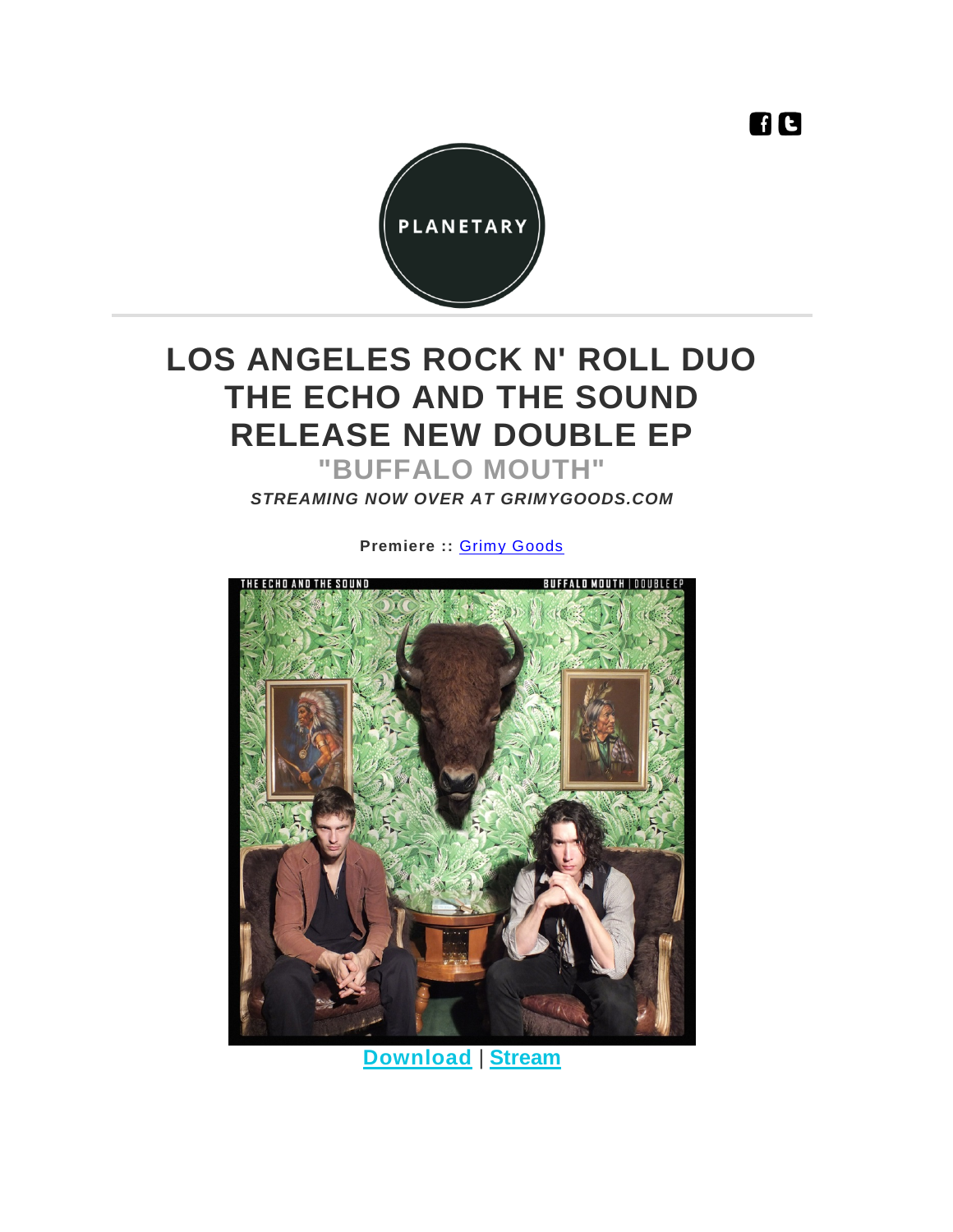The boys of **The Echo and the Sound** are set to release their new double EP *Buffalo Mouth* later this month, but first they're giving the world a taste of their new batch of "blistering songs of bare bones rock 'n' roll to save your wayward soul" with the lead single "Virginia Law". Influences like Flat Duo Jets and The White Stripes are readily apparent, but the Los Angeles pair bring a unique aspect of grit with their vocals emanating an almost sinister glare. *Buffalo Mouth* will the follow up to their debut, self-titled EP in 2013 and the 2014 EP *Its Execution* from which a few of the tracks were taken. The new release promises to be some of the best and most bombastic tracks to date and are streaming right now over at **GRIMY GOODS.COM**!

Full of hip shaking, foot stomping, good ol' fashioned R&R making it a blistering, Tarantino‐esque collection impossible to resist. Recorded by Mark Rains (Black Rebel Motorcycle Club, Neon Trees) at Station House Studios in Echo Park, *Buffalo Mouth*promises to be the most graduated work of **The Echo and the Sound** yet.



*"This L.A.-based duo makes noise enough for four. Singer-guitarist Brian Rich and drummer Douglas Jewell slather on the menace with a heavy march of drum rolls and champagne cymbals to fill every bit of auditory space. Self-described as "gothic cantina," the Echo and the Sound combine an aggressive mentality with blues-rock rhythms for a thick dose of fidelity."* **- Buzzbands LA**

Singer‐guitarist Brian Rich and drummer Douglas Jewell slather on the menace with heavy riffs and champagne cymbals to fill every bit of auditory space, providing the soundtrack to a 21st century post‐apocalyptic nuclear warfare. It's